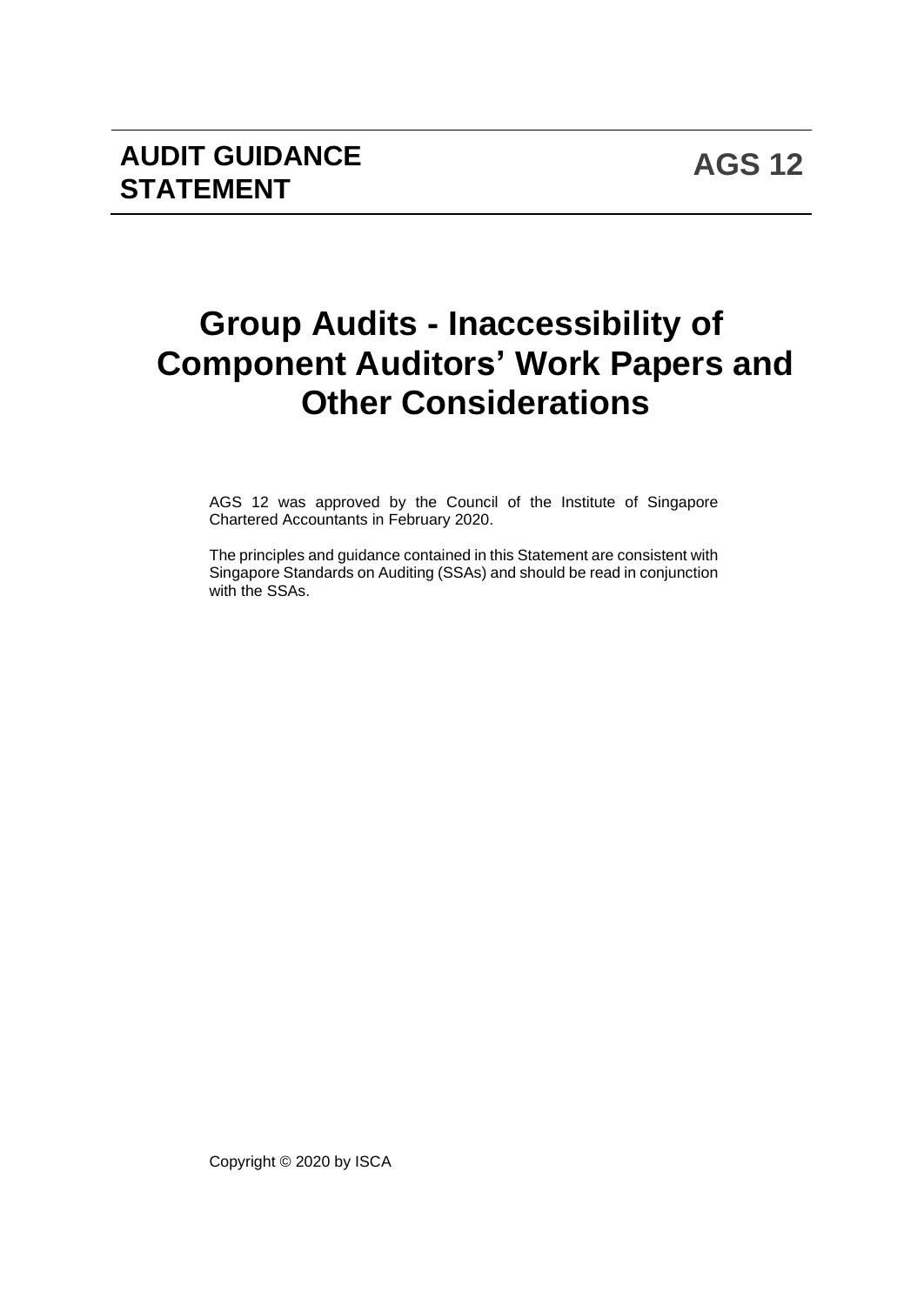#### **Group Audits - Inaccessibility of Component Auditors' Work Papers and Other Considerations**

#### **CONTENTS**

Paragraphs

| <b>Introduction</b>                                         | $1 - 2$   |
|-------------------------------------------------------------|-----------|
| <b>Scope</b>                                                | $3-4$     |
| <b>Relevant requirements of SSA 600</b>                     | 5         |
| <b>Issues addressed by this AGS</b>                         | $6 - 8$   |
| Alternative methods of performing the review of work papers | $9 - 12$  |
| <b>Other audit considerations</b>                           | $13 - 15$ |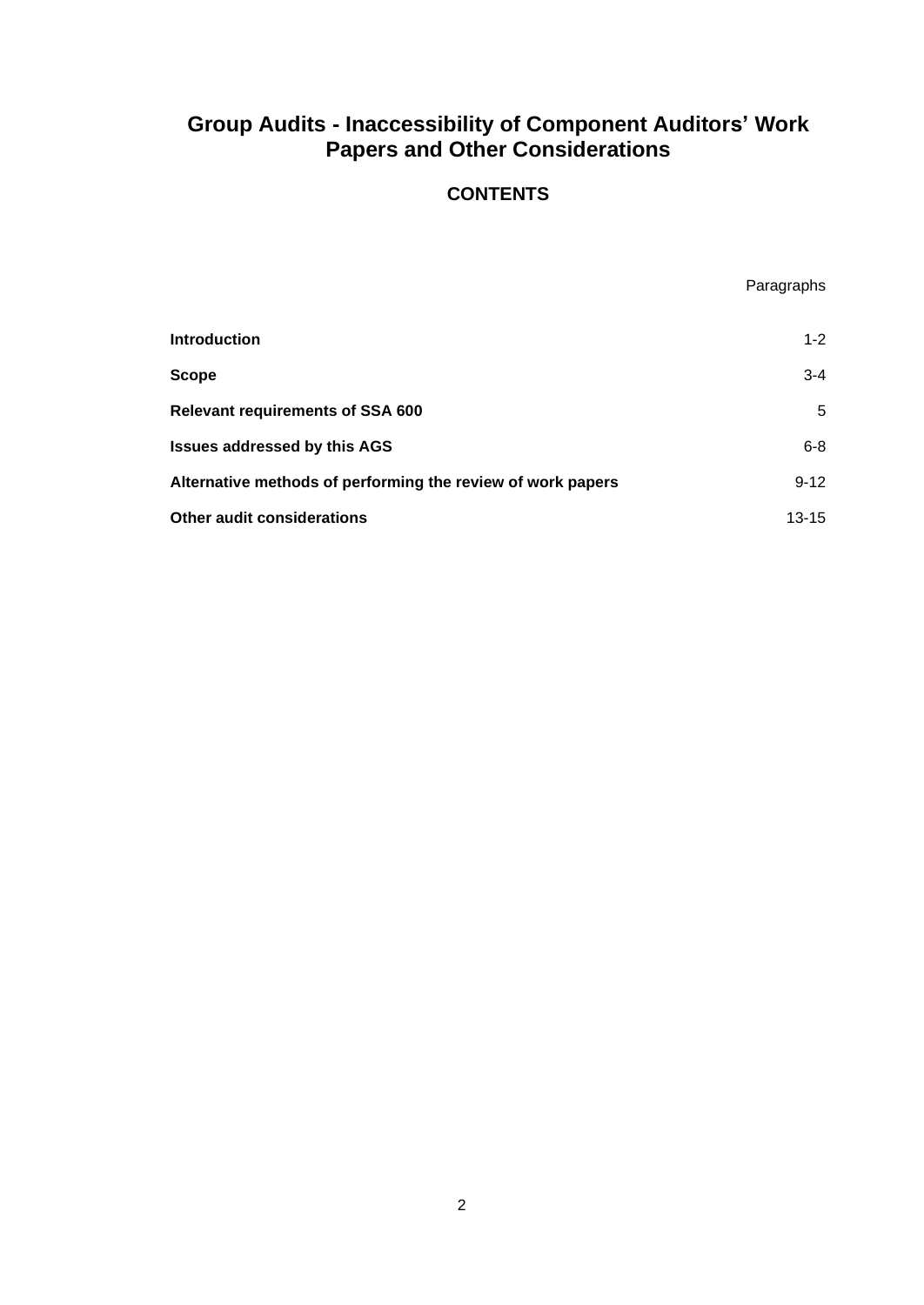# **AUDIT GUIDANCE STATEMENT**

#### **Introduction**

- 1. With the occurrence of an extraordinary event<sup>1</sup>, such as an outbreak of a contagious virus or a natural disaster which restricts travel, group engagement teams with significant components<sup>2</sup> in overseas locations may face challenges in gaining physical access to review the component auditors' work papers. This poses a practical challenge to group engagement teams in completing their audits.
- 2. In a group audit, SSA 600 *Special Considerations – Audits of Group Financial Statements (Including the Work of Component Auditors)* sets out clear requirements for obtaining sufficient audit evidence and documentation of work done by component auditors so as to form a basis for the group audit opinion.

While travelling to review a component auditor's work papers is an option in fulfilling the requirements of SSA 600, it is not always required for the group engagement team as there may be alternative modes of review. The determination of the mode of review is dependent on the judgement of the group engagement team and the nature and extent of their communications with the component auditor.

#### **Scope**

- 3. This AGS provides guidance on reliance on the work performed by the component auditor in situations where the group engagement team has determined it to be necessary to review the component auditor's work papers but is unable to access the component auditor's work papers due to the extraordinary event.
- 4. If the group engagement team is unable to complete the audit arising from the challenges pursuant to the extraordinary event, the group engagement team should consider if this limitation on the scope of the audit will result in a modification of the audit opinion in accordance with SSA 705, *Modifications to the Opinion in the Independent Auditor's Report*.

## **Relevant requirements of SSA 600**

5. Below are the relevant extracts of SSA 600 that are pertinent to the evaluation of the adequacy of the work performed by the component auditor:

*30. If a component auditor performs an audit of the financial information of a significant component, the group engagement team shall be involved in the component auditor's risk assessment to identify significant risks of material misstatement of the group financial statements. The nature, timing and extent of this involvement are affected by the group engagement team's understanding of the component auditor, but at a minimum shall include:*

- *(a) Discussing with the component auditor or component management those of the component's business activities that are significant to the group;*
- *(b) Discussing with the component auditor the susceptibility of the component to material misstatement of the financial information due to fraud or error; and*
- *(c) Reviewing the component auditor's documentation of identified significant risks of material misstatement of the group financial statements. Such documentation may take*

 $1$  The extraordinary event is limited to situations that are beyond control of the group engagement team which restricts travel for a period/duration such that it will impact the finalisation of the auditor's report.

 $2$  As defined under SSA 600 paragraph  $9(m)$ .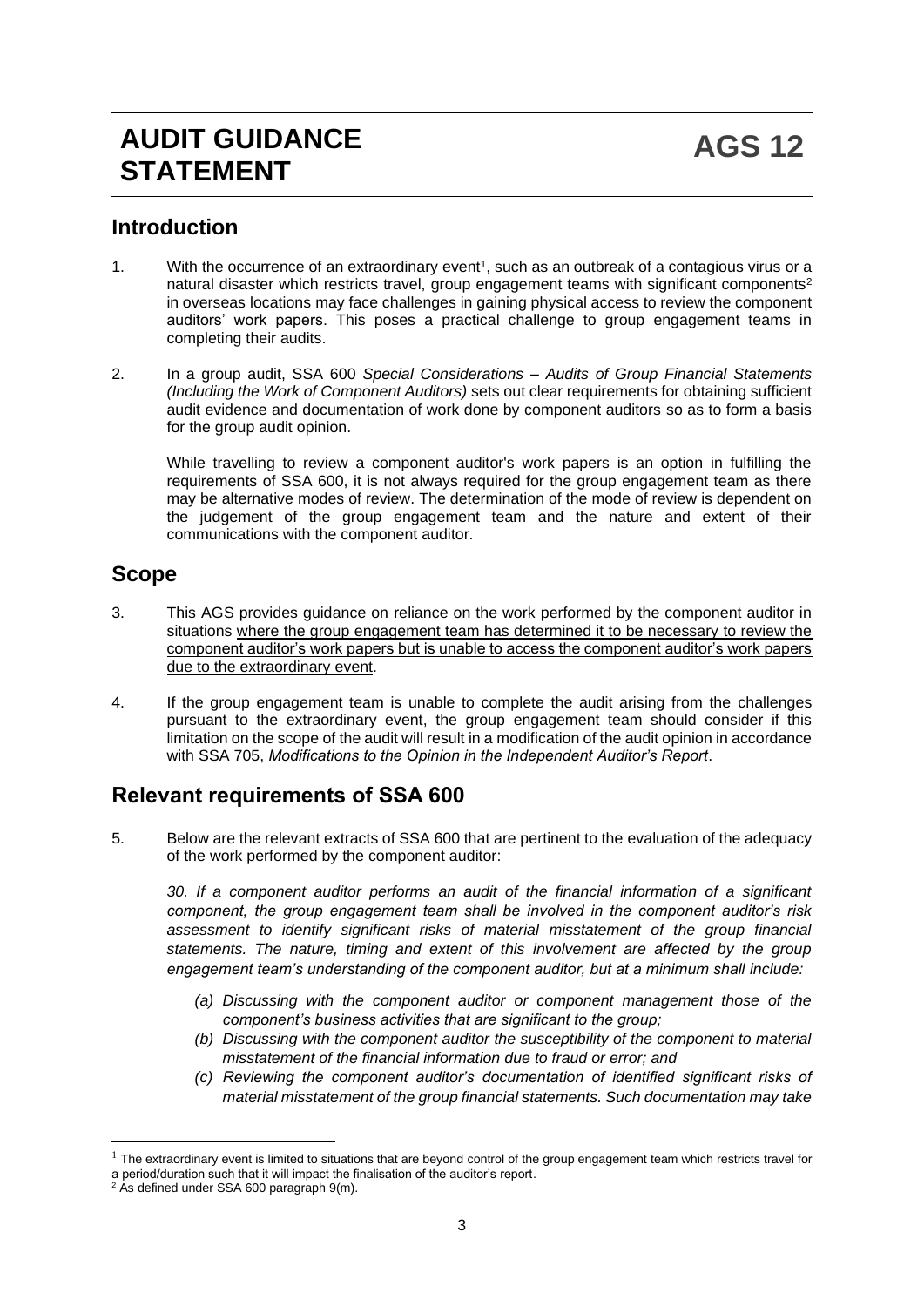*the form of a memorandum that reflects the component auditor's conclusion with regard to the identified significant risks.*

*42. The group engagement team shall evaluate the component auditor's communication (see paragraph 41). The group engagement team shall:* 

- *(a) Discuss significant matters arising from that evaluation with the component auditor, component management or group management, as appropriate; and*
- *(b) Determine whether it is necessary to review other relevant parts of the component auditor's audit documentation. (Ref: Para. A61)*

*A61. What parts of the audit documentation of the component auditor will be relevant to the group audit may vary depending on the circumstances. Often the focus is on audit documentation that is relevant to the significant risks of material misstatement of the group financial statements. The extent of the review may be affected by the fact that the component auditor's audit documentation has been subjected to the component auditor's firm's review procedures.*

*44. The auditor is required to obtain sufficient appropriate audit evidence to reduce audit risk to an acceptably low level and thereby enable the auditor to draw reasonable conclusions on which to base the auditor's opinion. The group engagement team shall evaluate whether sufficient appropriate audit evidence has been obtained from the audit procedures performed on the consolidation process and the work performed by the group engagement team and the component auditors on the financial information of the components, on which to base the group audit opinion. (Ref: Para. A62)*

#### **Issues addressed by this AGS**

- 6. In situations where the group engagement team had planned to visit the component auditor to perform a review of the work papers but are unable to do so, or there are no other practicable means to obtain those work papers, alternative methods to perform the review need to be undertaken to obtain sufficient appropriate audit evidence to meet the requirements of SSA 600.44 (see paragraphs  $9 - 12$ ).
- 7. The typical areas that may be necessary for the group engagement team to review in the component auditor's audit documentation may include, amongst others:
	- (a) Risk assessment, particularly on identification of significant risks of material misstatement and areas involving key management judgement and estimates of the group financial statements
	- (b) Audit strategy, procedures performed, and audit evidence obtained, particularly to address significant risks of material misstatement and areas involving key management judgement and estimates of the group financial statements
- 8. In assessing the extent of such review required by SSA 600.42(b), the group engagement team may consider the following factors, amongst others:
	- (a) Knowledge of the professional competence of the component auditor. This knowledge may be enhanced from the review of previous audit work by the component auditor.
	- (b) Whether acceptable quality control policies and procedures are complied with in the conduct of the component auditor's practice.
	- (c) Whether the work performed by the component has been reviewed by an engagement quality control reviewer of the component auditor's practice.
	- (d) Robustness of group-wide and entity-level controls of the component, including level of supervision by the corporate office of the component.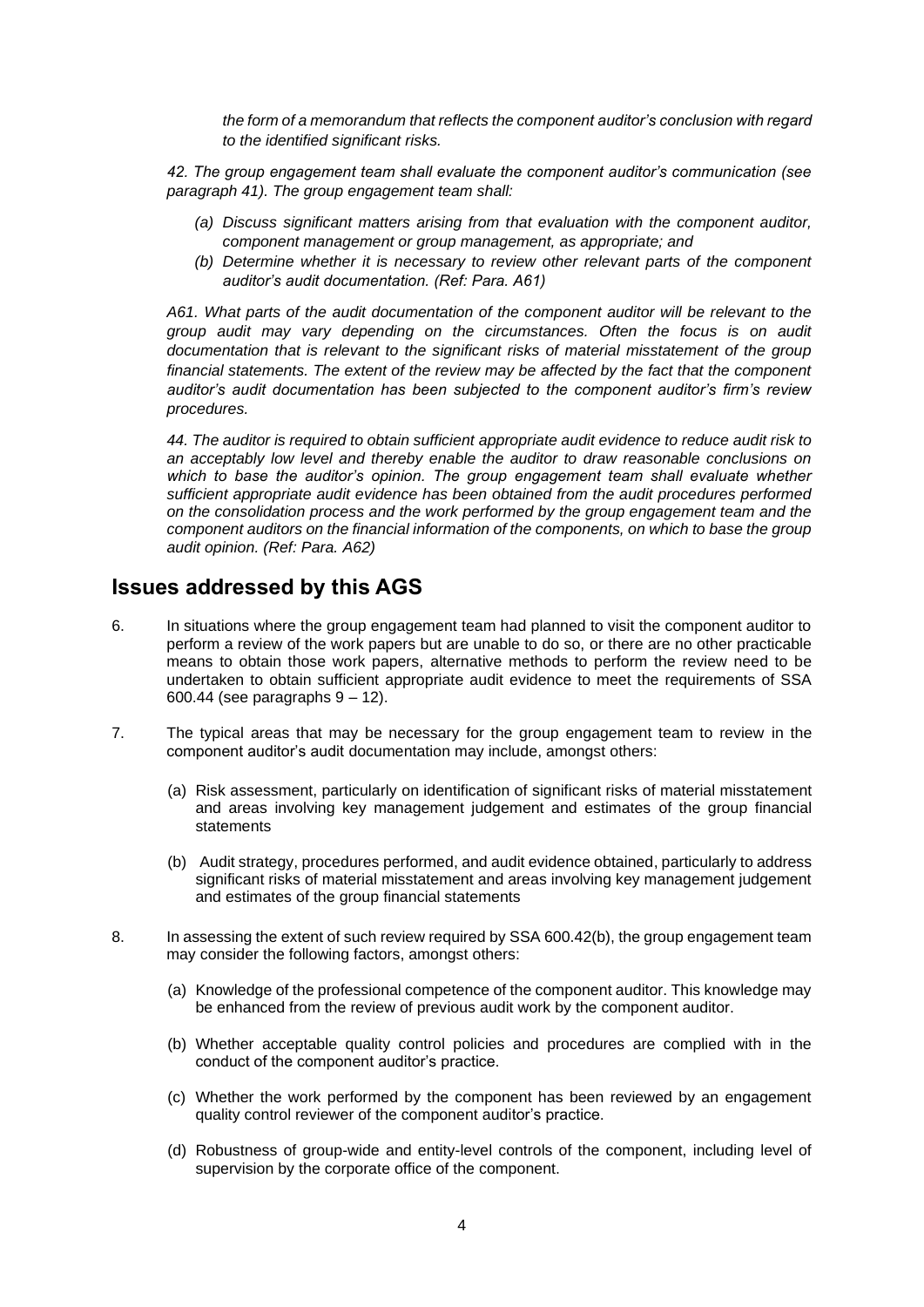The group engagement team needs to exercise professional judgement when performing such assessments to determine whether sufficient appropriate evidence have been obtained to form a basis for the group audit opinion.

#### **Alternative methods of performing the review of work papers**

- 9. In addressing the requirements of SSA 600.44, apart from visiting the component auditor's office to review work papers or reviewing the work papers remotely through the use of technology, such reviews can also be performed by way of requesting the component auditor to provide a detailed reporting memorandum, corroborated through group engagement team's discussions with the component auditor, especially on the significant risks of material misstatement and areas of significant estimates and judgements. Any alternative methods of reviewing audit work papers need to comply with the laws and regulations of the component auditor's jurisdiction.
- 10. The audit documentation needs to include sufficient details for the group engagement team to conclude on the adequacy of the work performed by the component auditor. Sufficient details typically include the following:
	- Nature, timing and extent of procedures performed, which may include details such as descriptions of source documents, basis of sampling, sample size and personnel inquired;
	- How the component team assessed that significant estimates and judgements by component management are reasonable;
	- Description of results of procedures performed; and
	- Conclusions reached

Such details would allow an experienced reviewer having no previous connection with the audit to assess how the group engagement team was able to conclude that the work performed by the component team was sufficient to base the group audit opinion.

The group engagement team should refer to paragraphs 8 – 11 of SSA 230, *Audit Documentation* for requirements on the extent of documentation and ACRA's Audit Practice Bulletin No.1 of 2015 for illustrative examples.

11. Discussions with the component auditor and the salient areas of the discussions should be duly documented via minutes.

The group engagement team could also participate in the component auditor's key meetings (such as planning meetings and finalisation meetings) with the component's management team via video / conference call, so as to understand the key accounting / audit issues discussed, and how the issues were resolved. This can also include discussions with component auditor's EQCR, where applicable, to understand critical issues raised by the EQCR and whether they were satisfactorily addressed, and also corroborate certain matters documented in the detailed memorandum with the EQCR.

12. The group engagement team needs to assess if above alternative methods of performing the review provide sufficient appropriate audit evidence on the adequacy of work performed by the component auditor.

### **Other audit considerations**

13. In the situation where the component auditor is unable to perform the planned audit procedures for a significant component as a result of the extraordinary event, the component auditor and the group engagement team consider alternative procedures to be performed. The group engagement team assesses whether the alternative procedures are appropriate and whether sufficient and appropriate audit evidence is obtained from the alternative procedures performed. Where the audit evidence obtained by the component auditor is not sufficient, the group